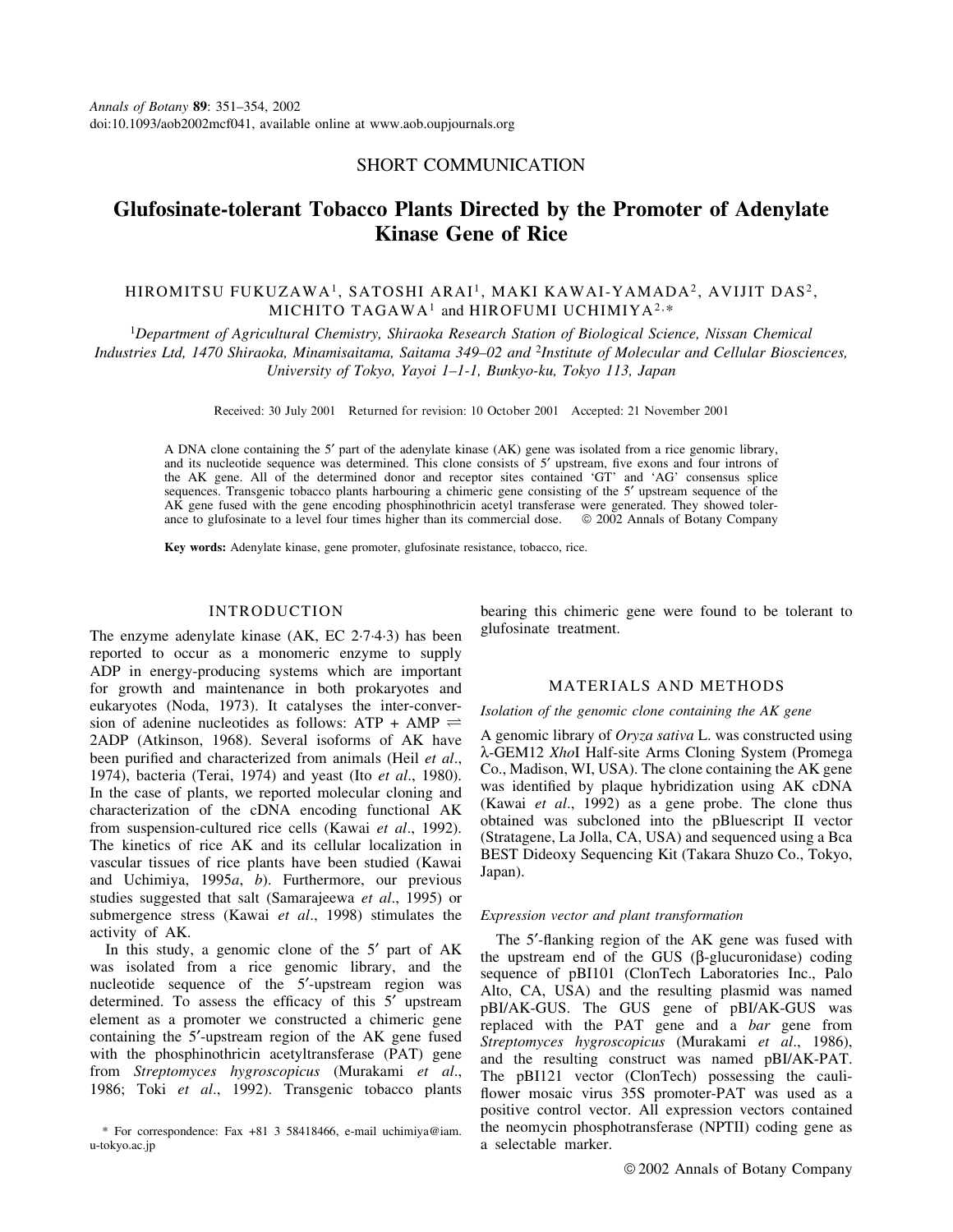|                                                |  |       |  |  | $-451$                                                                                                                                                                                                                                                                                                                                                                                                                                                                                                                                                                                                                                                                                                                                                                                                                |  |  |  |
|------------------------------------------------|--|-------|--|--|-----------------------------------------------------------------------------------------------------------------------------------------------------------------------------------------------------------------------------------------------------------------------------------------------------------------------------------------------------------------------------------------------------------------------------------------------------------------------------------------------------------------------------------------------------------------------------------------------------------------------------------------------------------------------------------------------------------------------------------------------------------------------------------------------------------------------|--|--|--|
|                                                |  |       |  |  | $-291$                                                                                                                                                                                                                                                                                                                                                                                                                                                                                                                                                                                                                                                                                                                                                                                                                |  |  |  |
|                                                |  |       |  |  | $-331$                                                                                                                                                                                                                                                                                                                                                                                                                                                                                                                                                                                                                                                                                                                                                                                                                |  |  |  |
|                                                |  |       |  |  | $-271$                                                                                                                                                                                                                                                                                                                                                                                                                                                                                                                                                                                                                                                                                                                                                                                                                |  |  |  |
|                                                |  |       |  |  |                                                                                                                                                                                                                                                                                                                                                                                                                                                                                                                                                                                                                                                                                                                                                                                                                       |  |  |  |
|                                                |  |       |  |  |                                                                                                                                                                                                                                                                                                                                                                                                                                                                                                                                                                                                                                                                                                                                                                                                                       |  |  |  |
| $\longrightarrow$ Region identical to AK cDNA. |  |       |  |  |                                                                                                                                                                                                                                                                                                                                                                                                                                                                                                                                                                                                                                                                                                                                                                                                                       |  |  |  |
|                                                |  |       |  |  |                                                                                                                                                                                                                                                                                                                                                                                                                                                                                                                                                                                                                                                                                                                                                                                                                       |  |  |  |
|                                                |  | AKPro |  |  |                                                                                                                                                                                                                                                                                                                                                                                                                                                                                                                                                                                                                                                                                                                                                                                                                       |  |  |  |
|                                                |  |       |  |  |                                                                                                                                                                                                                                                                                                                                                                                                                                                                                                                                                                                                                                                                                                                                                                                                                       |  |  |  |
|                                                |  |       |  |  |                                                                                                                                                                                                                                                                                                                                                                                                                                                                                                                                                                                                                                                                                                                                                                                                                       |  |  |  |
|                                                |  |       |  |  |                                                                                                                                                                                                                                                                                                                                                                                                                                                                                                                                                                                                                                                                                                                                                                                                                       |  |  |  |
| $\longrightarrow$ AK ORE                       |  |       |  |  |                                                                                                                                                                                                                                                                                                                                                                                                                                                                                                                                                                                                                                                                                                                                                                                                                       |  |  |  |
|                                                |  |       |  |  | 90                                                                                                                                                                                                                                                                                                                                                                                                                                                                                                                                                                                                                                                                                                                                                                                                                    |  |  |  |
|                                                |  |       |  |  | GATAAACGAG AAAGCTCATT AGCACATTAT TACTTAGATA TTTATAATTA TAAACTTGAA -511<br>AAAAATATTT ATTTGAATTT TTTAAACAAT GTATGCATAA ATTATTTTTT AAAAACACAC<br>CAATTTAACC CTTTAAAAAG CATCCTAATA GGAAACGAGG AAGTTAAAGA TTCACCGAAG<br>TGTTTGGATA ATGAAAAATG GGGTGGGATT AGAATTGGTA AATGAATCAG GGTTAGGATT<br>AAATATTAAA ATGAAAGAGG GAGAATGAAT GGTTAGAGTT TAAATGTGTC TTTTTGGTGG<br>GTAGAAAATT ATTTGCCATA CACTCCCCGA GAGCGGTGCG TGCTTGCGTG GGCAGAAGCG -211<br>TCTTTTTCGT TGGAAAAAAA AACTGCTTAA AAAGGAAACA GAAAGAGCCC AGCTTTGTTG -151<br>TCACCGTCTC ACCAGAAACG AAACAAAAAG CCCCACCACC TAAACCTCCT CGATCCGACC -91<br>GAGACTCCTC CATTTCAGCG GCGCACGCGG AGAGCACGCG ACGCGAGTTC GTCGACGAAC -31<br>Sall<br>AAGGCTAGTG CAGTAGTTGT TGCTGCGGAG atqGCGGCGA ACCTGGAGGA CGTGCCGTCG 30<br>ATGGAGCTGA TGACGGAGCT GCTCCGCCGC ATGAAGTGCA GCTCCAAGCC CGACAAGCGC |  |  |  |



FIG. 1. A, Part of the nucleotide sequence covering the 5' region of the AK gene: 5' end of the open reading frame of the AK gene, 3' end of the AKPro fragment (used in this study) and the regions identical to the AK cDNA sequence are indicated with solid arrows. B, Genomic structure and restriction map of a DNA fragment containing the AK gene (4´2 kbp). The image shows the genomic DNA (top) and mRNA structures (bottom). Boxes indicate exons. The 1<sup>.4</sup> kbp fragment (AKPro) at the 5' end was used as the promoter region. P, Pst I; S, Sal I; X, Xba I.

TABLE 1. Comparison of nucleotide sequences at the exon-intron junctions of the rice adenylate kinase gene

|                | Sequence at exon-intron junction  |                  |                    | Intron GC content $(\% )$ |  |
|----------------|-----------------------------------|------------------|--------------------|---------------------------|--|
| Number         | Splice donor splice acceptor      | Exon size $(bp)$ | Intron size $(bp)$ |                           |  |
|                | TCG TCG gtaacgcc aattitag GTC CAC | 103              | 1263               | 38.6                      |  |
| 2              | AC AAG gtagtttt tettetag GGA GAG  | 146              | 87                 | 31.0                      |  |
| 3              | CAG AAG gtgaggtc tggtgcag CTT GAT | 120              | 120                | 35.0                      |  |
| $\overline{4}$ | GAT GAT gtaagtea teacaaag GTT ACT | 168              | 644                | 33.1                      |  |
|                | AAG CCT gtatgttt $\ldots$ –       | 90               | -                  |                           |  |

The 5'-donor GT and the 3'-acceptor AG of the intron are indicated in bold.

Expression vectors were introduced into Agrobacterium tumefaciens strain LBA4404, which was then used to transform leaf discs of Nicotiana tabacum 'Bright Yellow' (Horch et al., 1985). Transgenic plants regenerated on MS agar medium (Murashige and Skoog, 1962), containing 50  $\mu$ g ml<sup>-1</sup> kanamycin were transferred to pots and cultured in a glasshouse under standard conditions.

#### Detection of inserted genes

Total DNA was extracted from plant tissues with cetyl (hexadecyl) trimethylammonium bromide (CTAB), essentially as described by Wanger et al. (1987). Inserted DNA was detected by PCR. In the case of AK-GUS transgenic plants, the sense strand primer 5¢-CCCAGCTTTGTT GTCACCGTC-3' (AAK1) and the antisense strand primer 5¢-CCCGGCTTTCTTGTAACGCGCT-3¢ (AGUS1) were used. PCR conditions were 30 cycles of 94 °C for 1 min, 55 °C for 1 min, and 72 °C for 1 min using PCR Thermal Cycler MP (Takara). In both AK-PAT and AK-GUS plants, primers AAK1 and 5'-TGAGCGAAACCCTATAAGAA CCC-3¢ (F3) were used. PCR conditions were 40 cycles of 96 °C for 1 min, 62 °C for 1 min, and 72 °C for 1 min. PCR products were run on a 1 % agarose gel followed by staining with ethidium bromide.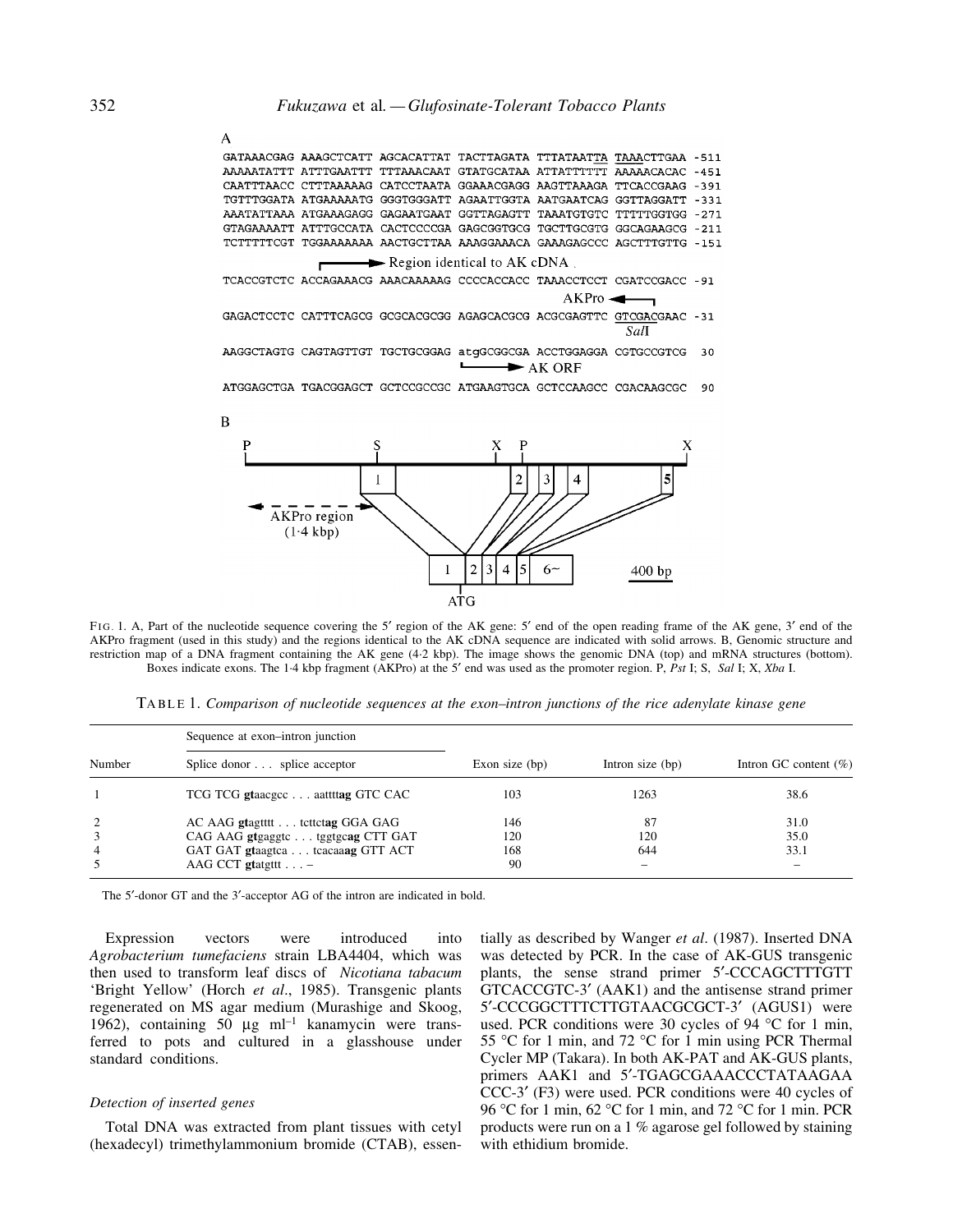

F<sub>IG</sub> 2. Transformation vector pBI/AK-GUS (A) and pBI/AK-PAT (B). NPTII, Neomycin phosphotransferase gene; GUS, β-glucuronidase gene; PAT, phosphinothricin acetyltransferase gene; AKPro, promoter sequence of AK; RB and LB, right and left borders of t-DNA, respectively. C, Electrophoretic analyses of PCR products from transgenic tobacco plants. DNA band (0.3 kbp) was amplified using AAK1 and AGUS1 primers. Lanes 1-8, amplified DNA of AK-GUS tobacco plants; lane 9, pBI/AK-GUS positive control; lane 10, wild-type. D, DNA band (0.8 kbp) was amplified using AAK1 and F3 primers. Lanes 1-8, amplified DNA of AK-PAT tobacco plants; lane 9, pBI/AK-PAT positive control.

### Histochemical GUS assay

Seeds of AK-GUS tobacco plants (homozygous  $T_1$ generation) were germinated on MS agar plates, and the seedlings were used for histochemical GUS assay (Jefferson, 1987). Plant tissues were incubated in 1 mM 5-bromo-4-chloro-3-indolyl-D-glucuronic acid (X-Gluc), 50 mM potassium phosphate buffer (pH  $7·0$ ) and  $0·1$  % (v/v) Tween-20 at 37  $\degree$ C overnight. For aerial tissues, pigments were removed by incubation in 70 % ethanol after staining.

#### Herbicide tolerance test

AK-PAT transgenic tobacco plants were treated with the commercial application rate of phosphinothricin. Scoring for tolerance was carried out 9 d after application of the herbicide. A commercial formulation of glufosinate (L-Basta, Hoechst, Germany) was applied at  $40 \text{ mg m}^{-2}$ .

#### RESULTS AND DISCUSSION

Out of  $2 \times 10^6$  plaques, 11 clones hybridized with the AK cDNA probe. A positive clone containing 20 kbp genomic DNA was found to correspond to the AK sequence. Subclones containing the *PstI* fragment  $(2.9 \text{ kbp})$  and the XbaI fragment  $(1.6$  kbp) hybridized to the cDNA probe were subjected to entire nucleotide sequencing.



FIG. 3. A, GUS expression in seedlings of transgenic tobacco grown on MS agar medium. Seedlings were stained for GUS activity and decolourised with 70 % ethanol. In the centre is a cross-section of the AK-GUS plant, which shows GUS staining in the region surrounding xylem tissue (horizontal field of the picture approx. 2 mm). B, Glufosinate tolerance of transgenic tobacco plants at commercial application rate (40 mg m<sup>-2</sup>). Plants were photographed 9 d after herbicide application. AK, Adenylate kinase; GUS, β-glucuronidase; 35S, cauliflower mosaic virus 35S promoter; PAT, phosphinothricin acetyltransferase.